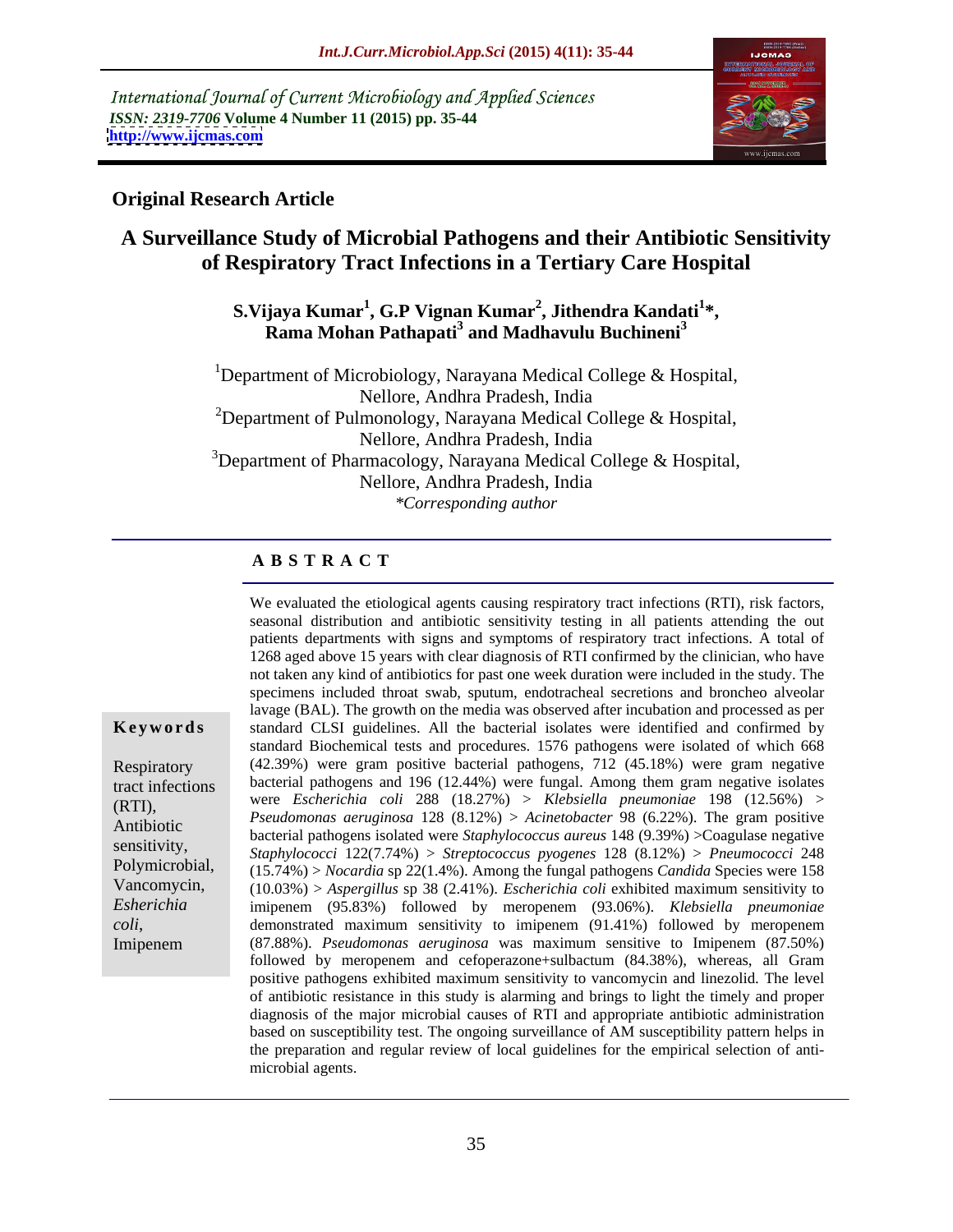Respiratory tract infections (RTI) are one of the most common infections which cause morbidity and mortality if untreated (Bipin Prajapati *et al.,* 2011; Jacobs *et al.,* 2009; Sharma *et al.*, 2005). They account for one causing respiratory tract infections (Imani *et* of maior global problem which accounts for *al.*, 2007; Tenever and McGowan Jr, 1996). of major global problem which accounts for *al.*, 2007; Tenever and McGowan Jr, 1996).<br>50 million deaths worldwide every year and Most of the RTI in India are often treated 50 million deaths worldwide every year and reported in both community and health care settings (Zafar *et al.*, 2008). Tuberculosis and Acute respiratory infections were two of the six leading causes of death across all ages (WHO, 2003). The Age, gender and prevalence of fake and spurious drugs in the season are the factors that have been community (Mahmoud Aly and Balkhy, season are the factors that have been implicated in causation of RTI. Environmental sources and cross-infection<br>
From other prophetic have been implicated in<br>
The present study was conducted to find the from other people have been implicated in RTI. Microorganisms larger than 10 $\mu$ m are trapped by nasal hair and cilia lining the epithelium. Coughing and sneezing are the reflexes that expel the microorganisms from nose and mouth respectively (Prescott *et al.,* 2005). Most of the infections of respiratory tract are limited to upper tract and only 5% involve the lower respiratory tract. LRTI's have been attributed to account for almost agents. 20% mortality among the infectious disease deaths in India as reported by World Health **Materials and Methods** Organization (WHO, 2013). Upper respiratory tract involves the nasal passages, pharynx, tonsils and epiglottis. Lower respiratory tract involve the bronchi and alveoli. These infections have a significant impact on economy in terms of productivity and make the physicians to prescribe unnecessary antibiotics even in case of viral etiology.

The most common bacteria implicated in causing RTI are *Staphylococcus aureus, Streptococcus pneumonia, Streptococcus pyogenes, Klebsiella pneumoniae,* RTI were enrolled in the study. *Pseudomonas aeruginosa*, *Acinetobacter* sp. (Riley and Riley, 2003; Rudan *et al.,* 2008). A logical approach to treatment requires

**Introduction better** understanding of the pathogens and there resistance pattern In the last three decades, there have been a lot of reports in the scientific literature on the inappropriate use of antimicrobial agents and the spread of bacterial resistance among microorganisms causing respiratory tract infections (Imani *et al.,* 2007; Tenever and McGowan Jr, 1996). Most of the RTI in India are often treated empirically without any sensitivity testing. Emergence of antibiotic resistance in management is a serious public health issue because of poverty, ignorance and also high prevalence of fake and spurious drugs in the community (Mahmoud Aly and Balkhy, 2012).<br>The present study was conducted to find the

etiological agents causing respiratory tract infections and possible risk factors and seasonal distribution of the infections. Antibiotic sensitivity testing was performed to determine the resistance pattern of the bacterial pathogens. The sensitivity testing would help us to formulate policies for rationale and effective use of antimicrobial agents.

## **Materials and Methods**

The present study was a prospective study conducted at Narayana General and super speciality Hospital, Nellore a tertiary care hospital. The period of the study was from July 2013 to September 2014 for a period of 15 months. Institutional ethical committee clearance was obtained for the study.

**Study population:** All patients attending the OPD and in patients of General Medicine and Department of TB & RD of the Hospital with signs and symptoms of

**Inclusion criteria:** Patients above 15 yrs of age with clear diagnosis of RTI confirmed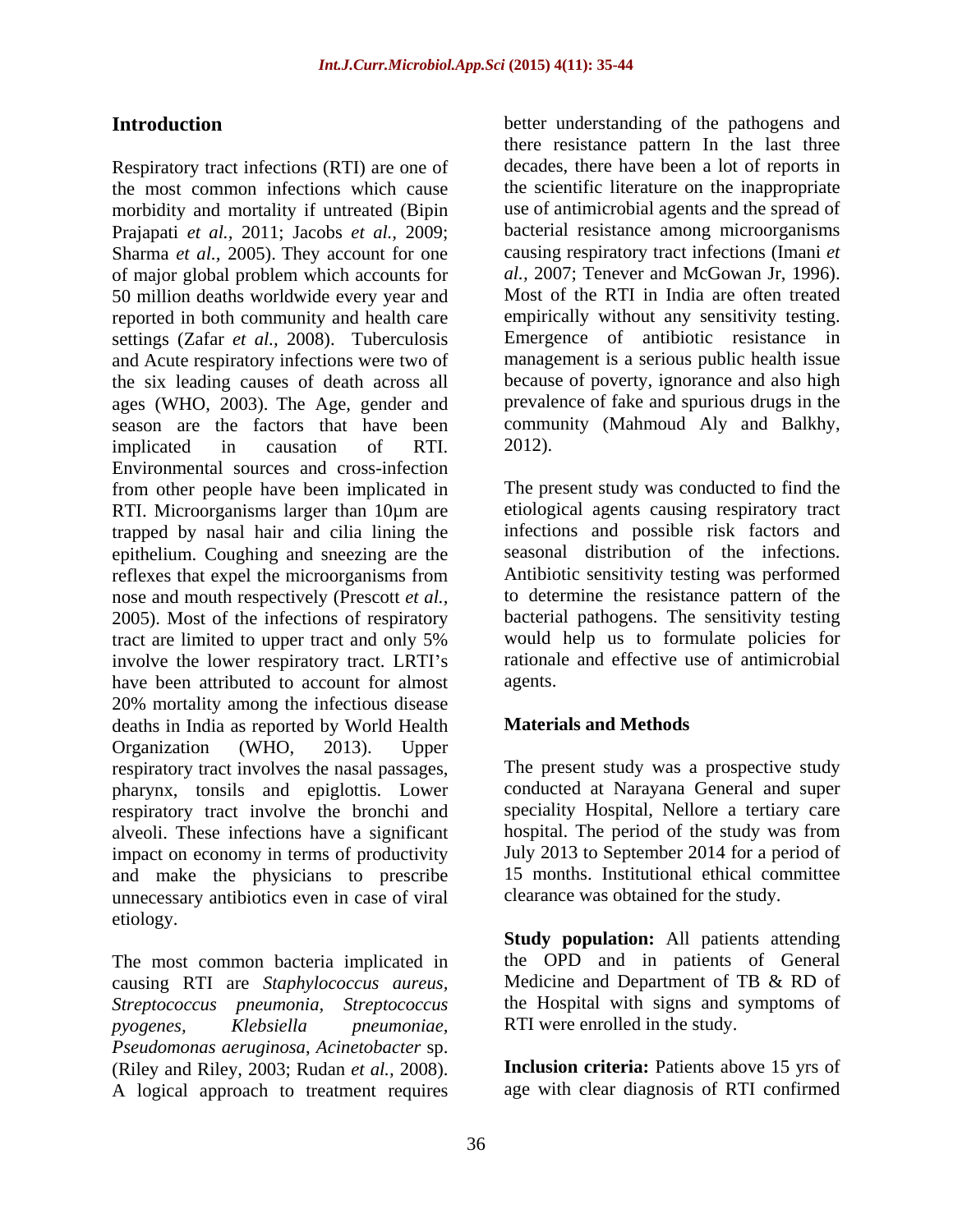were not included in the study.  $\blacksquare$  and interpreted as per CLSI guidelines.

**Specimen collection:** The specimens included Throat swab, Sputum, *Pseudomonas aeruginosa* ATCC 27853 was Endotracheal secretions and used as quality control strains for disc Broncheoalveolar lavage (BAL). diffusion tests. However antifungal Appropriate instructions were given to the susceptibility was not performed due to patients regarding sputum collection. The sputum was collected in a wide mouthed, sterile, disposable plastic container with **Results and Discussion** screw cap tops as described by Kolawale *et al.* (2009). A sterile cotton swab moistened During the study period data of 1268 culture with peptone water was swabbed over the positive cases patients of which 696 patients infected portion of the throat and sent to from the general medicine dept and 882 laboratory for immediate processing. The from department of TB& RD were endotracheal secretions and evaluated. Culture negative cases were broncheoalveolar lavage were collected suspected as viral etiology and tuberculosis under aseptic precautions by the clinician patients. The data included inclusion of risk and send to laboratory for immediate factors, age group, coexisting lung

was also done in cases of Aspergillosis. Season followed by July-September

blood agar, chocolate agar, Mac Conkey's followed in order by diabetes 689 (54.34%), agar, Sabouraud's dextrose agar and coexisting lung order 654 (51.58%), incubated at 37<sup>o</sup>C for overnight. alcoholism 550 (43.38%) and last

by the clinician were included in the study. The growth on the media was observed after Patients who have not taken any kind of incubation and processed as per standard antibiotics for past one week duration were CLSI guidelines (CLSI, 2011). All the included in the study. Old history of any bacterial isolates were identified and RTI, Pre existing lung disorders were also confirmed by standard Biochemical tests included in the study. and procedures. All the bacterial isolates **Exclusion criteria:** Patients with H/O of Antibiotic susceptibility by Kirby- Bauer antibiotic administration for past one week Disc diffusion method (Kirby *et al.,* 1966) except *Nocardia* species were subjected to

> *Escherichia coli* ATCC <sup>25922</sup>*, Pseudomonas aeruginosa* ATCC <sup>27853</sup> was diffusion tests. However antifungal technical reasons.

### **Results and Discussion**

processing (Cheesbrough, 2006). disorders, diabetes, smoking etc. Out of **Processing of specimens:** were males and 472 (37.22%) were females The Specimens received to the laboratory affected was >65 years with 452 cases were performed gram stain, and acid fast (35.65%) followed by 51–65yrs, 333 staining. Inappropriate sputum specimens (26.26%) cases, 31 50 yrs 262 (20.66%) with saliva were not processed and cases and least age group was 15–30 yrs requested for another sample. Throat swabs with 221 (17.43%) cases (Table 2). The were done Albert's staining also. Modified cases predominance was mostly seen acid fast staining was done for specimens between October to December 424/1268 suspecting *Nocardia* sp. KOH wet mount (33.44%) indicating more during cold All the specimens were inoculated on sheep as the dominant risk factor 758 (59.78%) factors, age group, coexisting 1268 culture positive cases 796 (62.78%) (Table 1). The predominant age group season followed by July–September (26.58%) (Table 3). Smoking was identified followed in order by diabetes 689 (54.34%),<br>coexisting lung order 654 (51.58%),<br>alcoholism 550 (43.38%) and last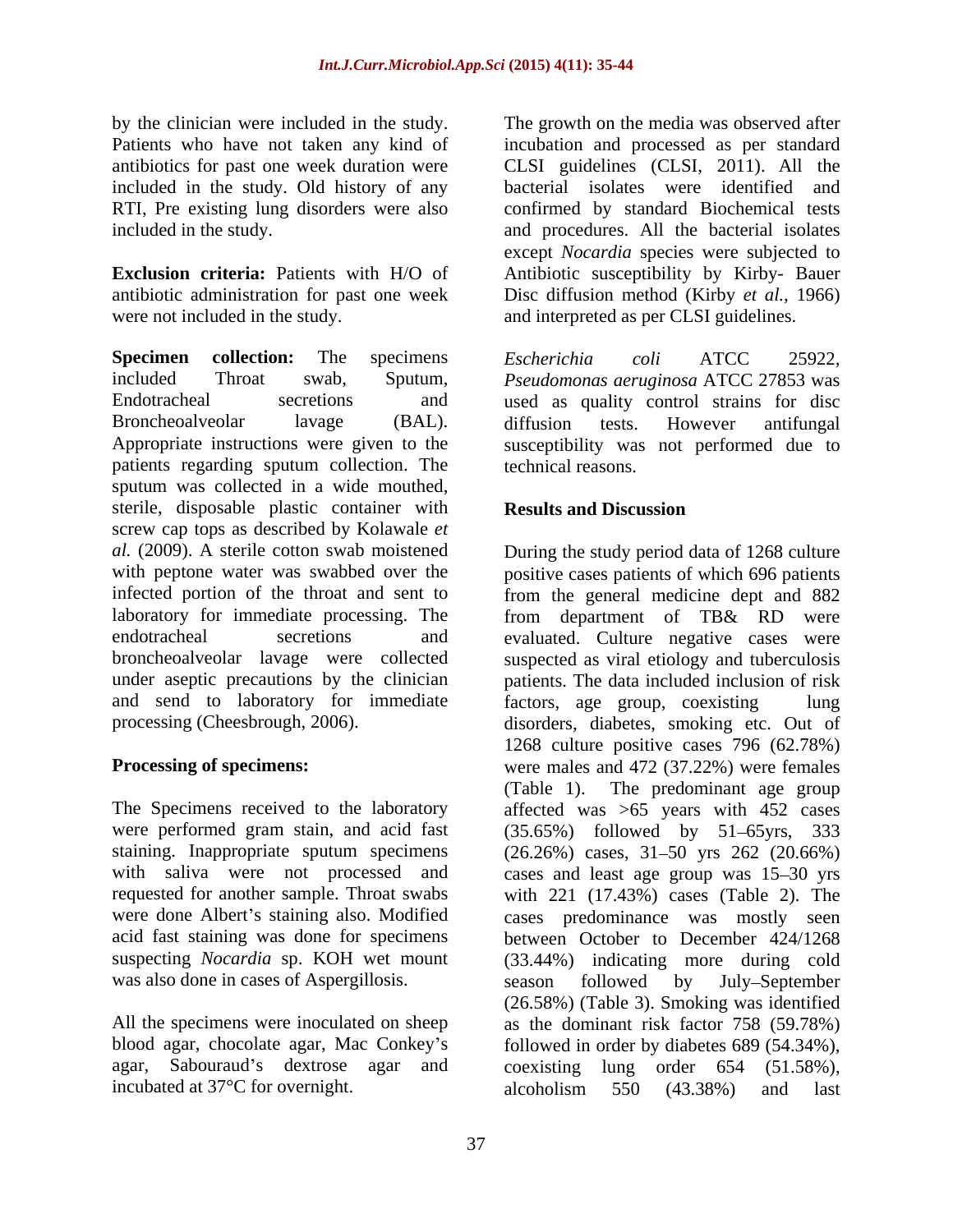immunosuppressive states 166 (13.09%) *Pseudomonas aeruginosa* was maximum (Table 4). Majority of the culture positive sensitive to imipenem (87.50%) followed by cases were diagnosed as pneumonia 342 (26.97%) followed by asthma 277 (21.85%),  $(84.38\%)$ . Acinetobacter sp also exhibited COPD 210 (16.56%), bronchiectasis 156 the same pattern of sensitivity of (12.30%), Bronchitis 154 (12.15%) and last *Pseudomonas* with maximum sensitivity to pharyngitis 129 (10.17%). imipenem and meropenem followed by

From total 1268 culture positive cases, 1576 pathogens were isolated of which 668 (42.39%) were gram positive bacterial pathogens, 712 (45.18%) were Gram negative bacterial pathogens and 196 has shown maximum sensitivity to  $(12.44\%)$  were fungal (Table 5). In 444 cefoperazone + sulbactum  $(100\%)$ . S. (35%) of culture positive cases two and *pneumoniae* and *S. pyogenes* demonstrated more than two isolates were recovered  $>95\%$  sensitivity to cefoperazone + (Polymicrobial) and rest 824 (65%) yielded single isolate (monomirobial) growth.

order by *Klebsiella pneumoniae* 198 were *Staphylococcus aureus* <sup>148</sup> (9.39%), Coagulase negative *Staphylococci* <sup>122</sup> (8.12%), *Pneumococci* 248 (15.74%) and *Nocardia* sp 22 (1.4%). Among the fungal pathogens *Candida* sp were 158 (10.03%)

sensitivity to Imipenem (95.83%) followed by meropenem (93.06%) followed by sparfloxacin (80.56%), netilmycin (84.03%)

maximum sensitivity to imipenem (91.41%) followed by meropenem (87.88%) and least infections in cold season favouring

meropenem and cefoperazone + sulbactum (84.38%). *Acinetobacter* sp also exhibited the same pattern of sensitivity of cefoperazone+sulbactam (Table 7).

With regard to Gram positive pathogens all exhibited maximum sensitivity to vancomycin and linezolid. However CONS has shown maximum sensitivity to cefoperazone + sulbactum (100%). sensitivity to cefoperazone sulbactam (Table 8).

Gram negative bacteria were the Narayana general and super specialty predominant pathogens 712 (45.18%) of the hospital, Nellore for a period of 15 months. total study. The most common GNB was Out of the total 1578 patients included in the *Escherichia coli* 288 (18.27%) followed in study 1268(80.35%) were culture positive (12.56%), *Pseudomonas aeruginosa* 128 Mohamed *et al.,* Okesola and Oni, Ezgi (8.12%) and *Acinetobacter* 98 (6.22%). The Ozilmaz *et al.* (El-Mahmood *et al.,* 2010; gram positive bacterial pathogens isolated Okesola and Oni, 2009; Ezgi Ozyilmaz *et*  The present study was conducted in which coincides with the studies of El *al.,* 2005).

(7.74%), *Streptococcus pyogenes* 128 Out of total 1268 culture positive cases followed by *Aspergillus* sp 38 (2.41%) to Doddann-Navar as reported by Gauchan (Table 6).<br>(Table 6).  $et$  *al.* (2006), smoking, alcohol consumption, *Escherichia coli* exhibited maximum cefoperazone + sulbactam (86.11%), and least to amoxycillin (16.67%). lung disorder. With regard to seasonal Klebsiella pneumoniae demonstrated cases were seen during October- December sensitivity to amoxycillin (22.22%). secondary bacterial infections as mentionedmales formed 62.78% whereas females around 37.22% which show RTI are more frequent in males than females. According to Doddann-Navar as reported by Gauchan *et al.* (2006), smoking, alcohol consumption, use of tobacco which causes reduction in local respiratory tract makes them more vulnerable to RTI. As mentioned in various studies worldwide smoking appears as the main risk factor for RTI which is followed by diabetes and any significant coexisting distribution of RTI in India, most of the because of more incidences of viral infections in cold season favouring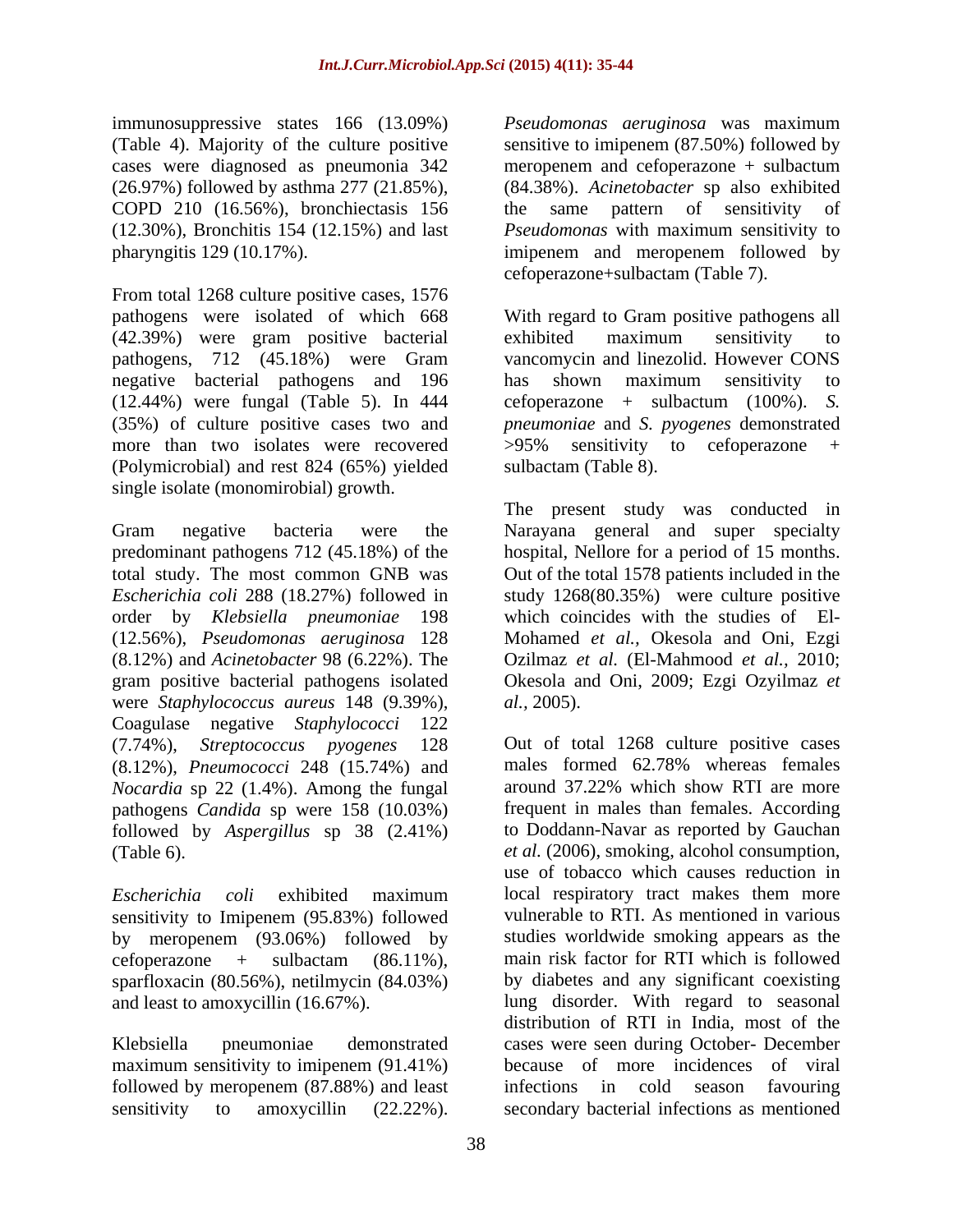by Kumari *et al.* (2007). This study also recovered the highest prevalence 35.65% among age group more than 65 years. Similar studies indicate that pneumococcal is respiratory pathogens are variable from infections are more common after 55 years place to place based on geographic due to decreased immune system and degenerative diseases like diabetes etc. Most indicating that debilitated and old age are negative pathogens shows maximum

study was *Escherichia coli* followed by *et al.* (2012), Riley and Riley (2003), Rudan *et al.* (2012). However studies of Gauchan *et et al.* (2010) from south india reported *Klebsiella pneumoniae* as the predominant

isolate followed by *Staphylococcus aureus* which are in contrast to our study (Jafari *et al.,* 2009; Kousalya *et al.,* 2010). The reason distribution.

of the cases were seen after 65 years The present study clearly states thatgram more prone to develop RTI as wading sensitivity to carbapenems and variable immune system make more vulnerable for sensitivity to other cephalosporins and infections (MacFarlane *et al.,* 1993). fluoroquinolones. Findings of our study The most common isolate throughout the However studies done by Watnabe *et al. Klebsiella pneumoniae* and the other isolates cephalosporin + sulbactam, piperacillin + were *Pseudomonas aeruginosa* and tazobactam with maximum sensitivity to *Acinetobacter* sp. Among the gram positive gram negative respiratory pathogens. The pathogens Streptococcus pneumoniae was present study clearly indicated gram positive the predominant isolate followed by respiratory pathogens exhibited maximum *Staphylococcus aureus, Streptococcus pyogenes* and CONS. The findings in our followed by cefoperazone + sulbactam study were similar to studies of Akingbade which is similar to findings in various other *al.* (2006), Jafari *et al.* (2009) and Kousalya good sensitivity to azithromycin (85.48%, negative pathogens shows maximum correlate with the studies in India & abroad. (1995). Sarathbabu *et al.* (2012) indicate sensitivity to vancomycin, linezolid studies. Streptococci pneumoniae and Streptococci pyogenes also demonstrated 87.50%) and least sensitive to amoxycillin.

| Gender        | .                                    |                      |
|---------------|--------------------------------------|----------------------|
| <b>MALE</b>   | $\sim$<br>1711                       | $\sim$ $\sim$ $\sim$ |
| <b>FEMALE</b> | $1 - \alpha$<br>1412                 | 27.22                |
| <b>TOTAL</b>  | $\sqrt{120}$<br>$\sim$ 1 $\sim$ 0.00 |                      |

**Table.1** Gender wise distribution of cases

| Age Group    | Male | Female | Total $(\%)$ |
|--------------|------|--------|--------------|
| 15-30 YRS    | 123  |        | 221 (17.43%) |
| $31-5+0$ YRS | 188  |        | 262 (20.66%) |
| 51-65 YRS    | 231  | 102    | 333 (26.26%) |
| $>65$ YRS    | 254  | 198    | 452 (35.65%) |
| <b>TOTAL</b> | 796  | 472    | 1268         |

**Table.2** Age wise distribution of cases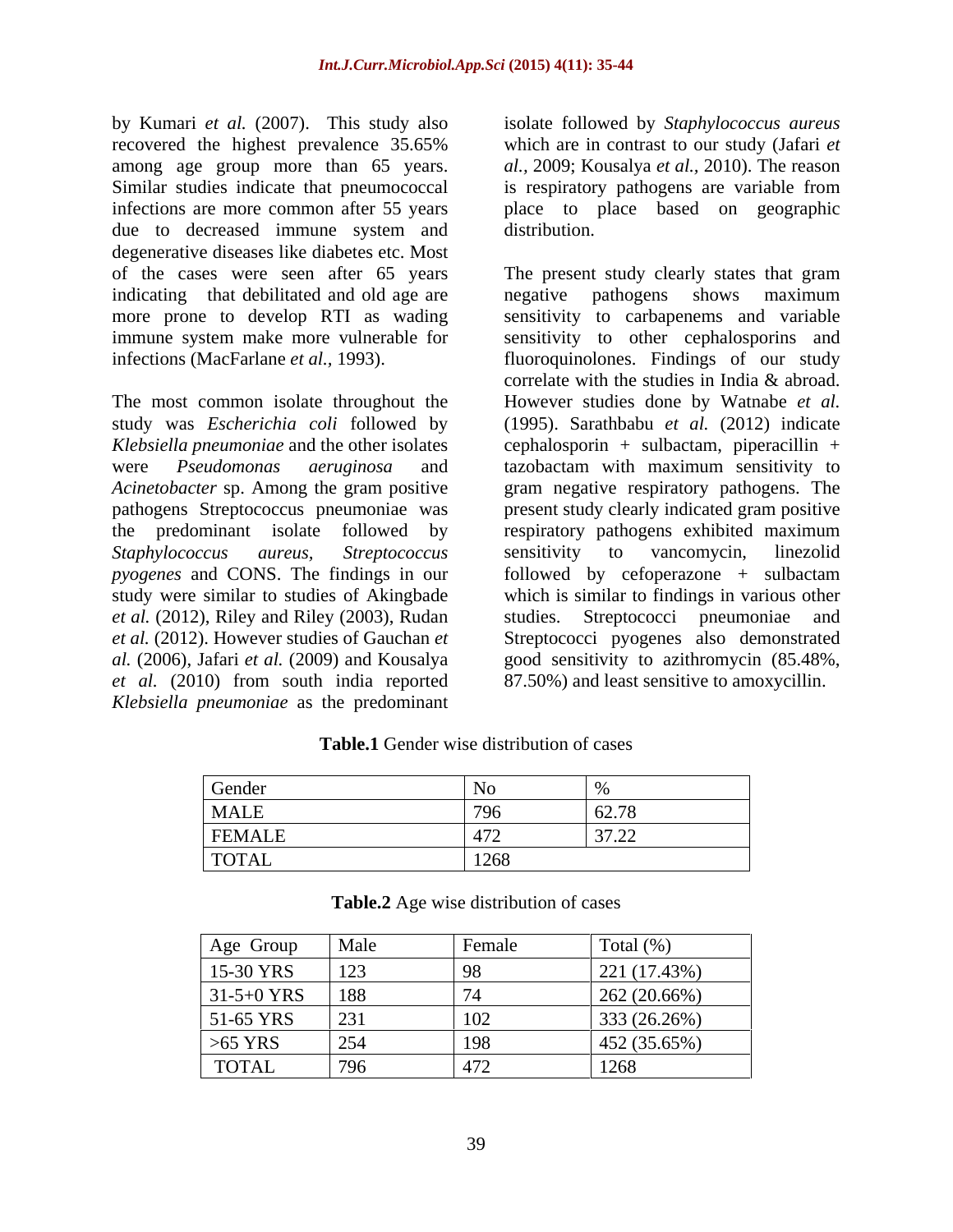#### *Int.J.Curr.Microbiol.App.Sci* **(2015) 4(11): 35-44**

|              | Male                                               | Female         | Total $(\%)$       |
|--------------|----------------------------------------------------|----------------|--------------------|
| Jan-Mar      | $\rightarrow$ $\rightarrow$ $\rightarrow$<br>1 I J | .              | $(22.71\%)$<br>288 |
| Apr-Jun      | 143                                                |                | $(17.27\%)$<br>219 |
| Jul-Sep      | 212                                                | ⊥∠J            | $(26.58\%)$<br>337 |
| Oct-Dec      | 266                                                | 1 5 S<br>1 J C | $(33.44\%)$<br>424 |
| <b>TOTAL</b> | 796                                                | 472            | 1268               |

# **Table.3** Seasonal distribution of cases

## **Table.4** Data of risk factors distribution

|                          | $M_01_2$ | uame <sup>1</sup> | . Total -                       |       |
|--------------------------|----------|-------------------|---------------------------------|-------|
| Smoking                  |          |                   | 700                             | 59.78 |
| Alcoholism               |          |                   | 550                             | 43.38 |
| Diabetes                 | ᠇∠∪      | $\sim$            | $\sim$ $\sim$                   | 54.34 |
| Coexisting lung disorder | 1.272    | $\sqrt{270}$      | $\epsilon$ $\epsilon$ $\lambda$ | 51.58 |
| Immunosuppressive state  |          |                   | $1\epsilon\epsilon$<br>1 UU     | 13.09 |

#### **Table.5** Grams pattern of isolates

| Gram posi    |        | $\Lambda$ $\cap$ $\Lambda$ |
|--------------|--------|----------------------------|
| Gram negativ | $-1$   | $\angle$ 15 10             |
| l Tunga      |        | 12.44                      |
|              | 10 I C |                            |

## **Table.6** Distribution of isolates from specimens

| Pathogen                          |     |                    |
|-----------------------------------|-----|--------------------|
| Staphylococcus aureus             |     | $\sim$ $\sim$      |
| Coagulase Negative Staphylococcus | 122 | 7.74               |
| Streptococcus pneumoniae          |     | 15.74              |
| Streptococcus pyogenes            |     | 8.12               |
| Esherichia coli                   |     | 18.27              |
| Pseudomonas aeruginosa            |     | 8.12               |
| Klebsiella pneumoniae             |     | 12.56              |
| Acinetobacter Sp                  |     | 5.22               |
| Nocardia sp                       |     | $\sqrt{40}$<br>.4U |
| Candida sp                        |     | 10.03              |
| Aspergillus sp                    |     | 2.41               |
|                                   |     |                    |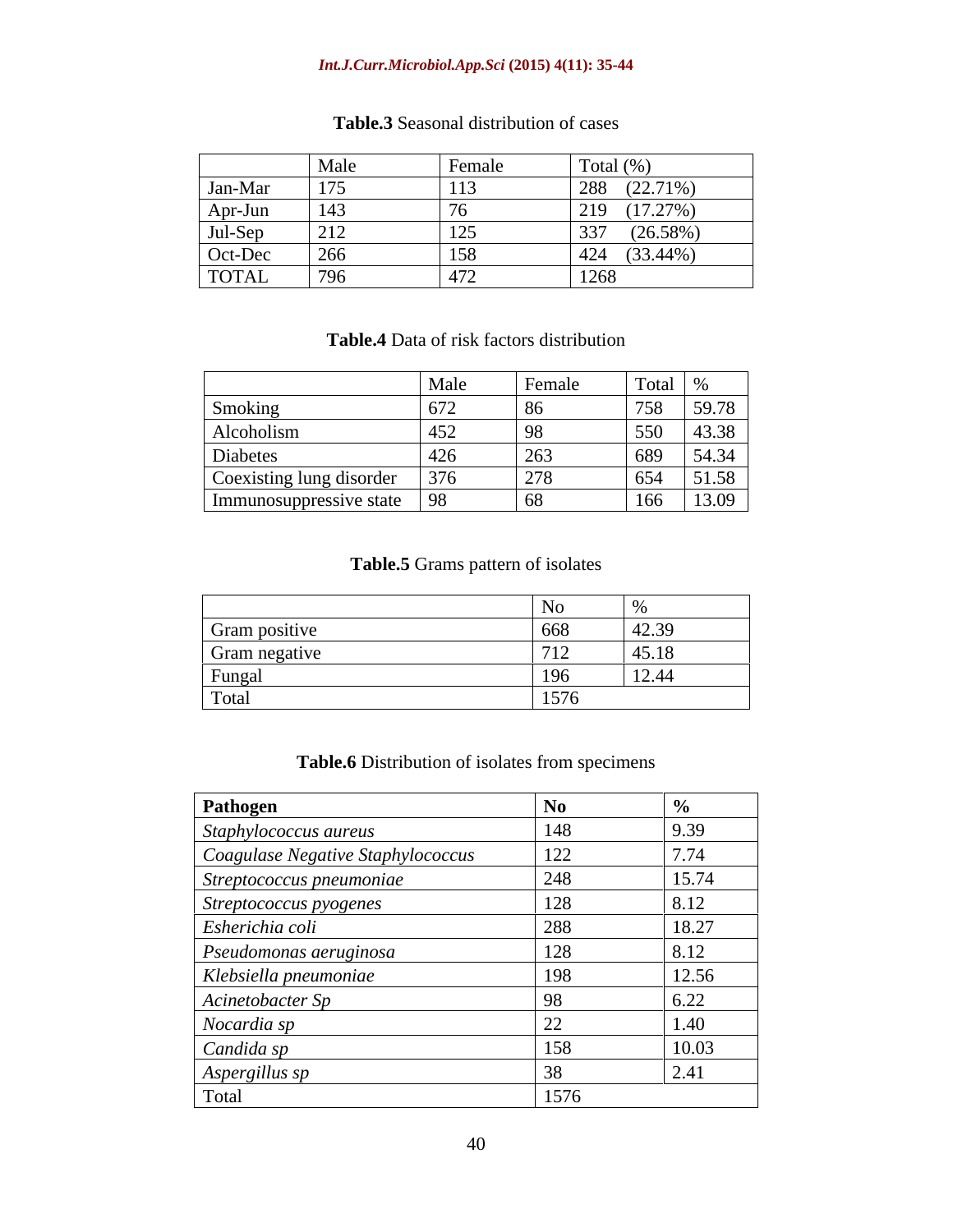

Table.7 Antibiogram of Gram negative respiratory pathogens (sensitivity %)

| Antibiotic                       | Esherichia<br>$coli(no:288)$ $(no:128)$ |       | $\vert$ Ps.aeruginosa $\vert$ Kl.pneumoniae $\vert$ Acinetobacter<br>(no:198) | Sp(no.98) |
|----------------------------------|-----------------------------------------|-------|-------------------------------------------------------------------------------|-----------|
| Amoxycillin                      | 16.67                                   | 15A   | 22.22                                                                         | 12.24     |
| Amikacin                         | 75.00                                   | 71.88 | 71.72                                                                         | 63.27     |
| Netilmycin                       | 84.03                                   | 81.25 | 70.71                                                                         | 69.39     |
| Amoxyclac                        | 49.31                                   | 65.63 | 72.22                                                                         | 57.14     |
| Ofloxacin                        | 78.47                                   | 75.00 | 66.67                                                                         | 54.08     |
| Sparfloxacin                     | 80.56                                   | 71.88 | 69.70                                                                         | 66.33     |
| Cefuroxime                       | 73.61                                   | 73.44 | 71.72                                                                         | 69.39     |
| Ceftriaxone                      | 81.25                                   | 79.69 | 63.64                                                                         | 71.43     |
| $Cefoperazone + sulbactam$ 86.11 |                                         | 84.38 | 77.78                                                                         | 70.41     |
| <i>Imipenem</i>                  | 95.83                                   | 87.50 | 91.41                                                                         | 87.76     |
| Meropenem                        | 93.06                                   | 84.38 | 87.88                                                                         | 89.80     |

**Table.8** Antibiogram of Gram positive respiratory pathogens (Sensitivity %)

| Antibiotic                       |        |                  | $ $ S.aureus $ $ CONS $ $ S.pneumoniae $ $ S.pyogenes |        |
|----------------------------------|--------|------------------|-------------------------------------------------------|--------|
| Pencillin                        | 29.73  | $54.10 \t 65.32$ |                                                       | 54.69  |
| Amoxycillin                      | 39.19  | $72.13$ 27.42    |                                                       | 67.19  |
| Erythromycin                     | 60.14  | $80.33$ 58.06    |                                                       | 51.56  |
| Azithromycin                     | 82.43  | 88.52 85.48      |                                                       | 87.50  |
| Amoxyclac                        | 72.97  | 96.72            | 75.00                                                 | 76.56  |
| Ofloxacin                        | 59.46  | 77.05            | 75.81                                                 | 60.94  |
| Sparfloxacin                     | 75.68  | 80.33            | 79.84                                                 | 65.63  |
| Cefuroxime                       | 66.22  | 91.80            | 78.23                                                 | 87.50  |
| Ceftriaxone                      | 70.27  | 86.89            | 89.52                                                 | 79.69  |
| $Cefoperazone + sulbactam$ 62.16 |        | $100.00$ 95.97   |                                                       | 96.88  |
| Vancomycin                       | 100.00 | $95.08$ 99.19    |                                                       | 100.00 |
| Linezolid                        | 100.00 | 94.26            | 100.00                                                | 100.00 |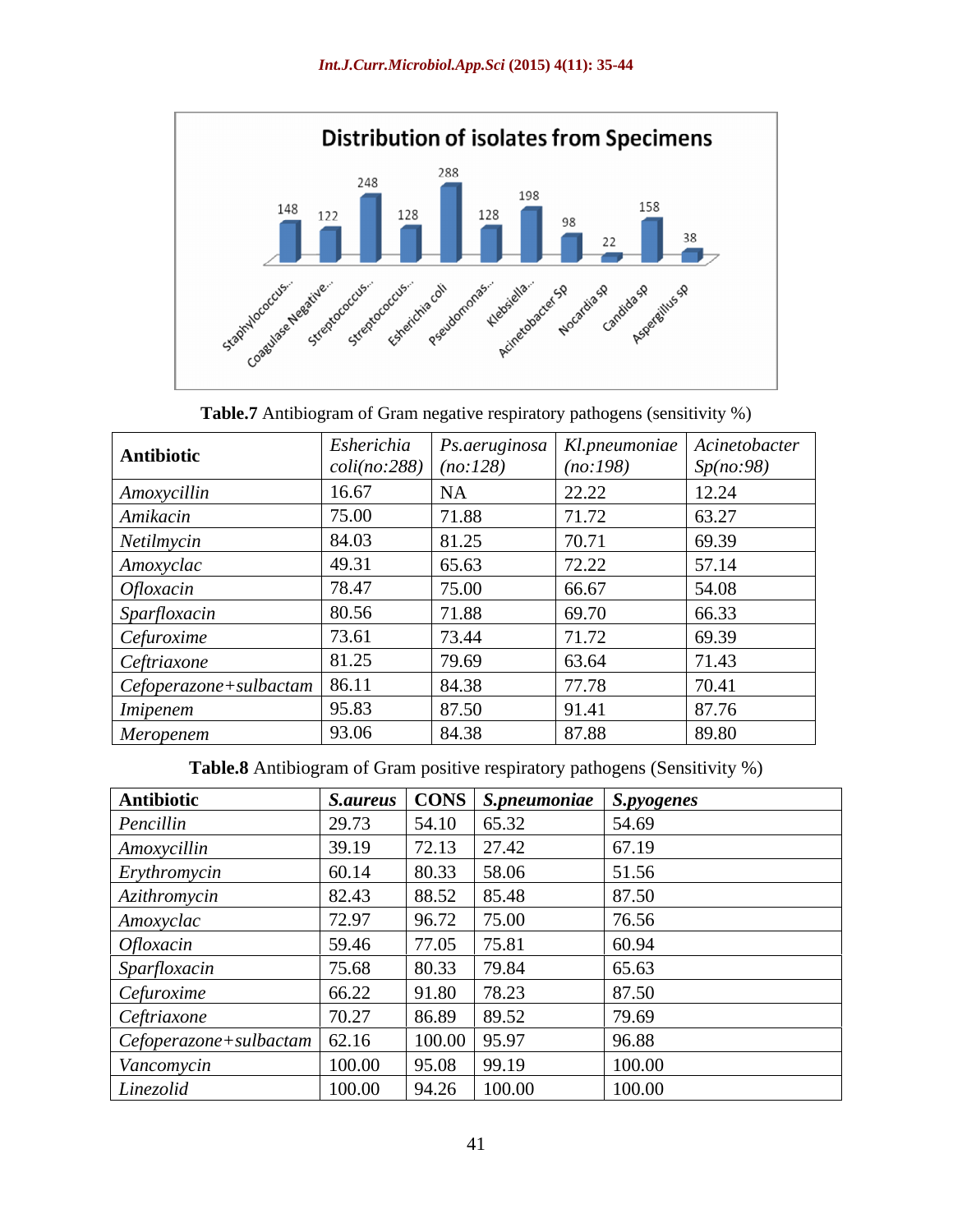

The pattern of sensitivity obtained in our study against *Klebsiella, E. coli,*  regimens increases the opportunity for *Acinetobacter* and *Staphylococcus aureus, S.* acquisition or amplification of resistant *pneumoniae* was consistent with results strains. obtained from different studies in India and abroad Amin *et al.* (2009), Akpan *et al.* (2011). Differences in the prevalence of antimicrobial resistance in countries may be patterns of antimicrobial usage, which lead to variable selective pressure on resistance diagnosis of the major microl<br>(Wilson, 2001). Distribution of specific RTI and appropriate (Wilson, 2001). Distribution of specific serotypes and spread of resistant clones administration based on susceptibility test.<br>
among different regions may be other Ongoing surveillance of AM susceptibility among different regions may be other

-lactamase and Meta-B-lacatmase selection of anti microbial agents. mediated resistance is increasingly reported from all the isolates. The clinical relevance Reference of these enzymes is in causing therapeutic failures. In our study isolates have shown Akingbade, O.A., Ogiogwa, J.I., good sensitivity with combination of Blactam inhibitors. H.C., Onoh, C.C., Nwanze, J.C.,

Global surveillance studies conducted by Morissey *et al.* (2002) indicate the levels of bacterial agresistance are alarmingly rising and needs to respiratory resistance are alarmingly rising and needs to respiratory tract infections in

The possible explanation of increasing Akpan, M.M., Itah, A.Y<br>antibiotic resistance is indiscriminate and Eshiet, U.M. antibiotic resistance is indiscriminate and Eshiet, U.M. 2011. Antibiotic promiscuous use of higher generation antibiotics. Further frequent prescription by the physicians even when the agent is not

clear, use of suboptimal and long duration strains.

due to several factors such as different resistance in the study is alarming and factors. pattern helps in the preparation and regular In conclusion, this study indicates that there is no major significant change in the pattern of pathogens of RTI. The level of antibiotic brings to light the timely and proper diagnosis of the major microbial causes of RTI and appropriate antibiotic administration based on susceptibility test. Ongoing surveillance of AM susceptibility review of local guidelines for the empirical

## **Reference**

- be effectively monitored. Abeokuta, Ogun State, Nigeria. Akingbade, O.A., Ogiogwa, J.I., Okerentugba, P.O., Innocent-Adiele, Okonko, I.O. 2012. Prevalence and antibiotic susceptibility pattern of bacterial agents involved in lower respiratory tract infections in *Report Opin.,* 4(5): 25–30.
	- Akpan, M.M., Itah, A.Y., Akinjogunla, O.J., Eshiet, U.M. 2011. Antibiotic susceptibility profile of bacteria spp. isolated from patients with recurrent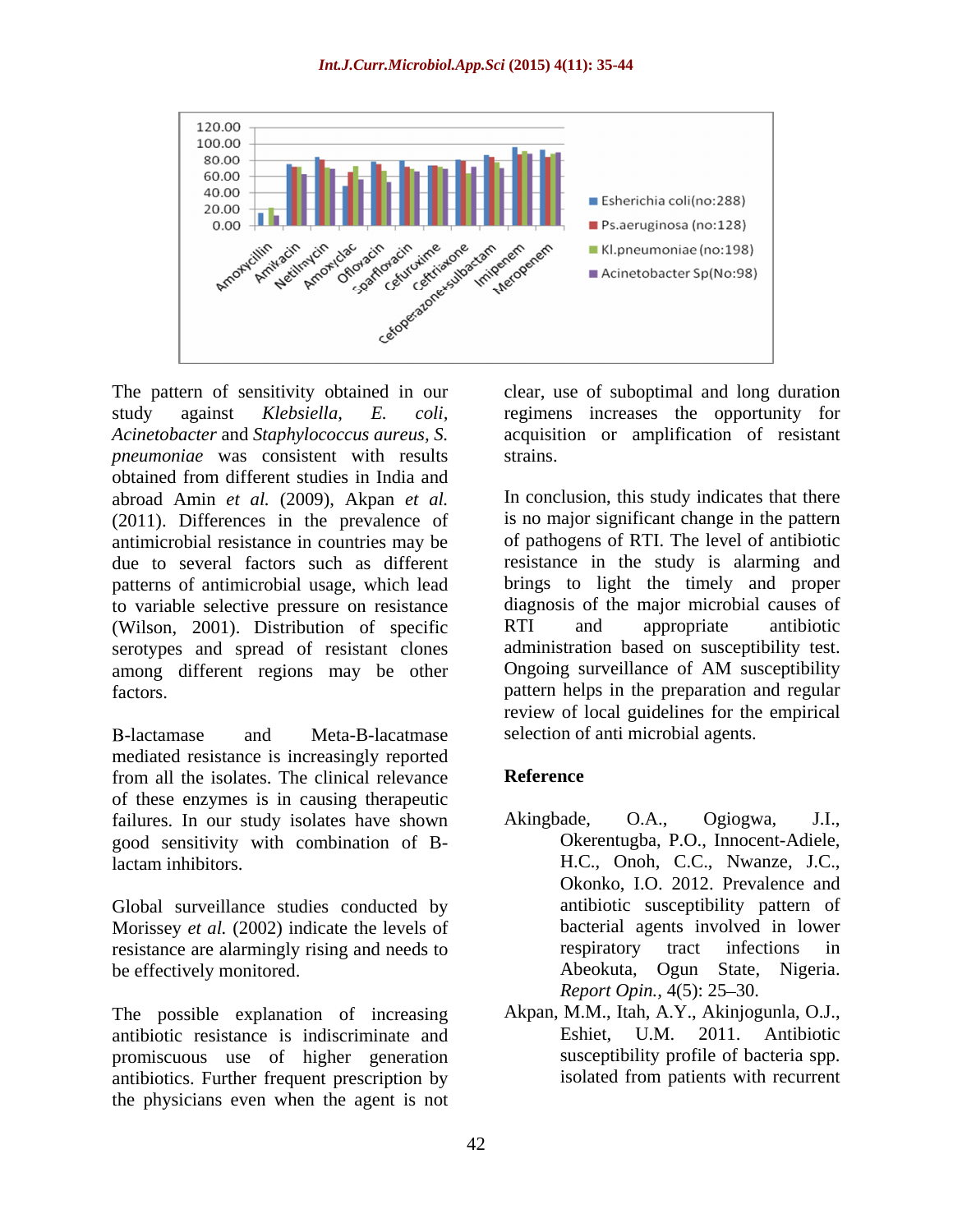cough in Cross River State, Nigeria.

- Bipin Prajapati, Nitiben Talsania, Sonaliya,
- Cheesbrough, M. 2006. District laboratory
- Clinical and Laboratory Standards Institute
- El-Mahmood, A.M., Isa, A., Tirmidhi, S.B. commonly used antibiotics at the *J. Med. Sci.*, 1(5): 163–167.
- Ezgi Ozyilmaz, Ozay Arikan Akan, Meral Turkey. *Jpn. J. Infect. Dis.,* 58: 50
- Gauchan, P., Lethal, B., Sherchand, J.B. Chandramuki, A. 2007. Teaching Hospital. *J. Institute Med.,*
- Imani, R., Rouchi, H., Ganji, F. 2007. *Allied. Sci.*, 49: 19–22. among bacteria isolates of lower
- Jacobs, E., Dalhoff, A., Korfmann, G. 2009. Susceptibility patterns of bacterial

*Arc. App. Sci. Res.,* 3(4): 179 185. with respiratory tract infections. *Int.*  isolates from hospitalised patients *J. Antimicrob. Agents, 33: 52-57.* 

- K.N. 2011. A study on prevalence of Jafari, J., Ranjbar, R., Haghi-Ashtiani, M.T., acute respiratory tract infections Abedini, M., Izadi, M. 2009. (ARI) under five children in Urban and rural communities of susceptibility of tracheal bacterial Ahmedabad District, Gujarat. *Nat. J.* strains isolated from paediatric *Com. Med.,* 2(2): 255 259. patients. *Pak. J. Biol. Sci.,* 12(5): Prevalence and antimicrobial strains isolated from paediatric 455 458.
- practice in tropical countries. Kirby, J.C., Bauer, A.W., Sherris, W.M.M., Cambridge University Press, Cambridge. 434 Pp. The contract of the susceptibility testing by a capacity of the contract of the contract of the susceptibility testing by a capacity of the contract of the contract of the contract of the contract of the (CLSI), 2011. Performance *J. Clin. Pathol.,* 36: 493 496. Turck, M. 1966. Antibiotic susceptibility testing by a standardized single disk method. *Am.*
- Standards for Antimicrobial Kolawale, A.S., Kolawale, O.M., Kandaki- Susceptibility Testing; Twenty first Olukemi, Y.T., Babatunde, S.K., Informational Supplement. M100- Durowade, K.A., Kolawale, C.F. S21; 31(1). 2009. Prevalence of urinary tract 2010. Antimicrobial susceptibility of Dalhatu Araf Specialist Hospital, some respiratory tract pathogens to Lafia, Nasarawa State, Nigeria. *Int.*  infections among patients attending *J. Med. Sci.,* 1(5): 163–167.
- Specialist Hospital, Yola, Adamawa Kousalya, K., Thirumurugu, S., State, Nigeria. *J. Clin. Med. Res.,* Arumainayagam, D.C., Manavalan, 2(8): 135 142. R., Vasantha, J., Uma Maheswara Gulhan, Kamruddin Ahmed, 2005. resistance of bacterial agents of the Major bacteria of community upper respiratory tract in South acquired respiratory tract infection in Indian population. *J. Adv. Pharm.* Kousalya, K., Thirumurugu, S., Reddy, C. 2010. Antimicrobial *Technol. Res.,* 1(2): 207-15.
- 52. Kumari, H.B.V., Nagarathna, S., 2006. The prevalence of lower **and Antimicrobial** resistance pattern respiratory tract infection in adults among aerobic gram negative bacilli visiting Tribhuvan University of lower respiratory tract specimens 28(2): 1014. neurocentre. *Indian. J. Chest. Dis.* Kumari, H.B.V., Nagarathna, S., Chandramuki, A. 2007. Antimicrobial resistance pattern among aerobic gram negative bacilli of intensive care unit patients in a *Allied. Sci.,* 49: 19–22.
- Prevalence of antibiotic resistance MacFarlane, J.T., Colville, A., Guion, A., respiratory tract infection in COPD Shahrekord – Iran, 2005. *Pak. J.* outcome of adult lower-respiratory – *Med. Sci.,* 23: 438–440. MacFarlane, R.M., Rose, D.H. 1993. Prospective Study of Etiology and *Lancet,* 341: 511–514.